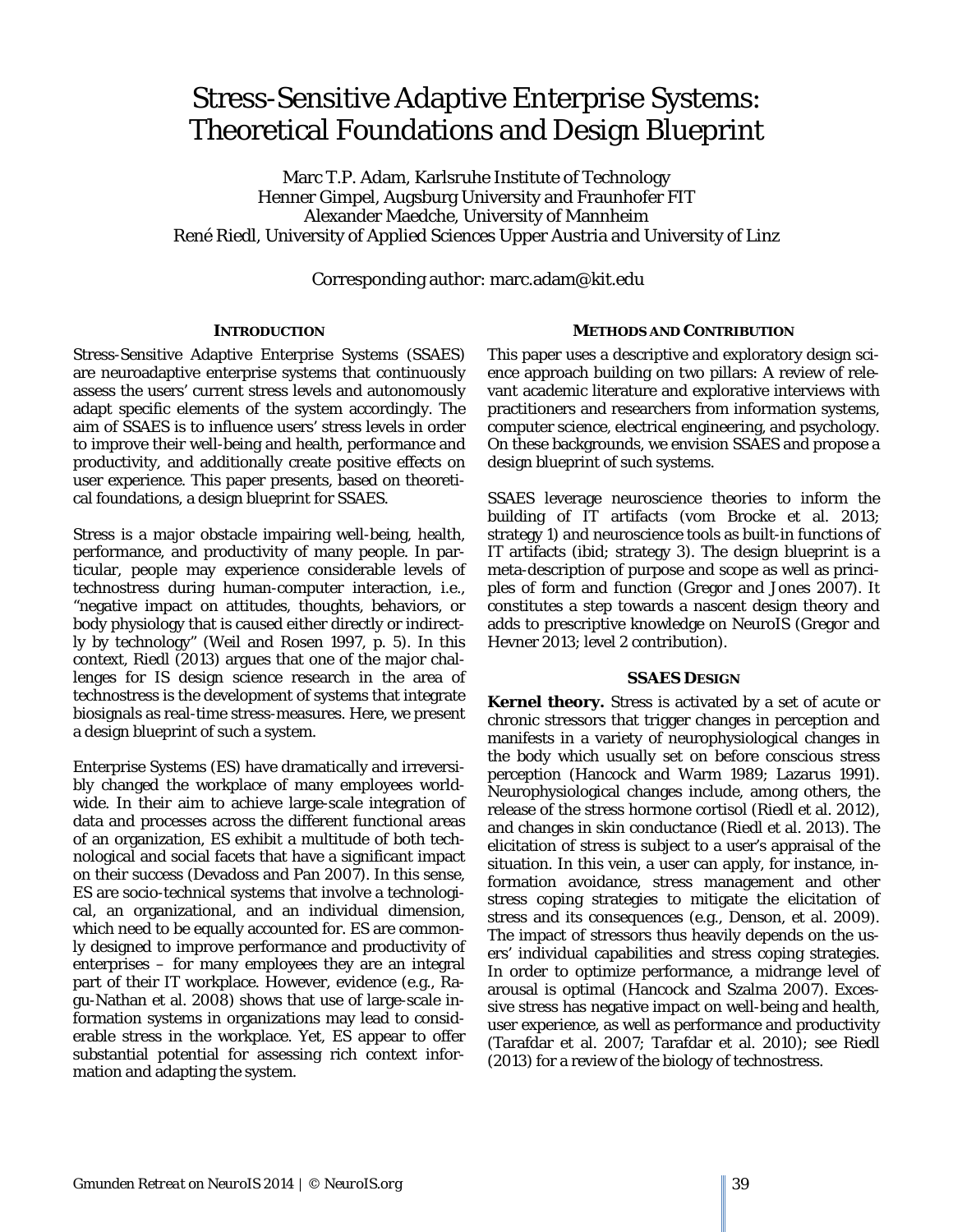**Information systems background.** ES are traditionally seen as a specific category of information systems. They are socio-technical systems accounting for the organization, the technology, and the individuals involved. Information systems with neuroscience tools as built-in functions need to consider these three perspectives: the organization, technology, and individual (e.g., Gimpel et al. 2013). From a technological point of view, ES offer a set of functional modules, generally based on industry best practices implemented in packaged software (Markus and Tanis 2000). The term ES has grown to refer to all large organization-wide packaged software applications (Seddon et al. 2010), including peoplecentric software (e.g. Groupware), process-centric software (e.g. Enterprise Resource Planning, Customer Relationship Management), and information-centric software (e.g. Data Warehouses, Business Intelligence). On the organizational side, ES relate to business processes as well as roles and responsibilities; they are embedded in an organizational context.

**Design requirements and challenges.** The overarching objective of SSAES is to achieve humanistic goals (well-being, health, satisfaction, user experience) and instrumental goals (performance, productivity, costeffectiveness of stress-sensitive adaptation). This requires appropriate sensors and effectors at the individual, technological, and organizational level of ES. The operationalization of the goals is scenario specific. The term *appropriate* refers to (i) technical feasibility, (ii) social and ethical acceptability, and (iii) individual technology acceptance.

Technical feasibility includes hardware and signal processing for long-term, unobtrusive, continuous, and reliable physiological and behavioral stress assessment and analytics. Second, technical feasibility of the adaptation of ES packaged software requires incorporating real-time feedback. Social and ethical acceptability of SSAES is critical: Exploring data privacy issues and the implications of SSAES for future work environments and users is an open research challenge. At the level of individual technology acceptance, general determinants of technology adoption and use are well known in IS research – the challenge is to design SSAES that account for these determinants and to study their relevance for SSAES. Furthermore, post-adoption IS research specifically investigating use behavior from a dynamic, process perspective and effectiveness and efficacy with respect to the humanistic and instrumental goals need to be considered when designing SSAES.

**Sensors and effectors.** SSAES assess their users' stress level via sensors (1) assessing physiological correlates of stress (activation of the sympathetic and parasympathetic divisions of the autonomic nervous system), (2) observing user behavior, and (3) eliciting subjective stress perceptions. These data might be paired with context information, e.g. on physical activity, location, informations systems and functionalities used, and business processes. The sensor data enters user models within the SSAES. If deemed beneficial and desired by the user, stress-specific interventions adapt the SSAES: individual user awareness, adaptive user interface, and adaptive packaged software at the backend.

**Iterative design.** SSAES have individual, technological, and organizational components, like any ES. The design of SSAES is necessarily a partial and incremental process (Peffers et al. 2007). The design requirements and challenges associated with SSAES should be explored and resolved consecutively. Hence, we propose to structure the design and introduction of SSAES along maturity levels. A first maturity level may include, for example, only individual local feedback and interface adaptations. Such a restricted scope limits the potential stress-specific interventions and effects. However, it eases technical implementation and limits data privacy issues. Further maturity levels can, for example, open up communication to the backend packed software to allow for analytics and adaptations in the backend. The potential for additional interventions comes at the cost of higher technological complexity and might go along with, for example, decreased user acceptance.

Complementing the rather technology-oriented maturity levels, we suggest research on how to facilitate adaptive organizational structures based on aggregate feedback on stressors. An adaptive organization could re-design business processes to eliminate stressors; roles and responsibilities could be re-allocated to reduce users' stress levels. These visions come along with a multitude of social, ethical, and legal aspects which need to be explored.

## **DISCUSSION AND CONCLUSIONS**

This paper presents theoretical foundations and a first design blueprint for stress-sensitive adaptive enterprisesystems (SSAES). In the terminology of design science research knowledge contributions (Gregor and Hevner 2013), this is an innovation, applying a new solution (stress-sensitive information systems) to a new problem (technostress in the context of enterprise systems). While we believe that our SSAES blueprint makes a useful contribution to technostress research, the following limitations should be considered. First, technostress is an individual, organizational, and societal problem caused by information and communication technologies; hence, technologically solving the problem (i.e., by a SSAES) is by no means the only way, or necessarily the most effective one. Second, the paper deals with the problem from a technical perspective, falling short in fully reflecting the organizational, societal, ethical, and legal drawbacks. Third, this conceptual work needs to be enriched by design and empirical research. Currently, we are working on a first prototypical SSAES implementation and associated laboratory studies.